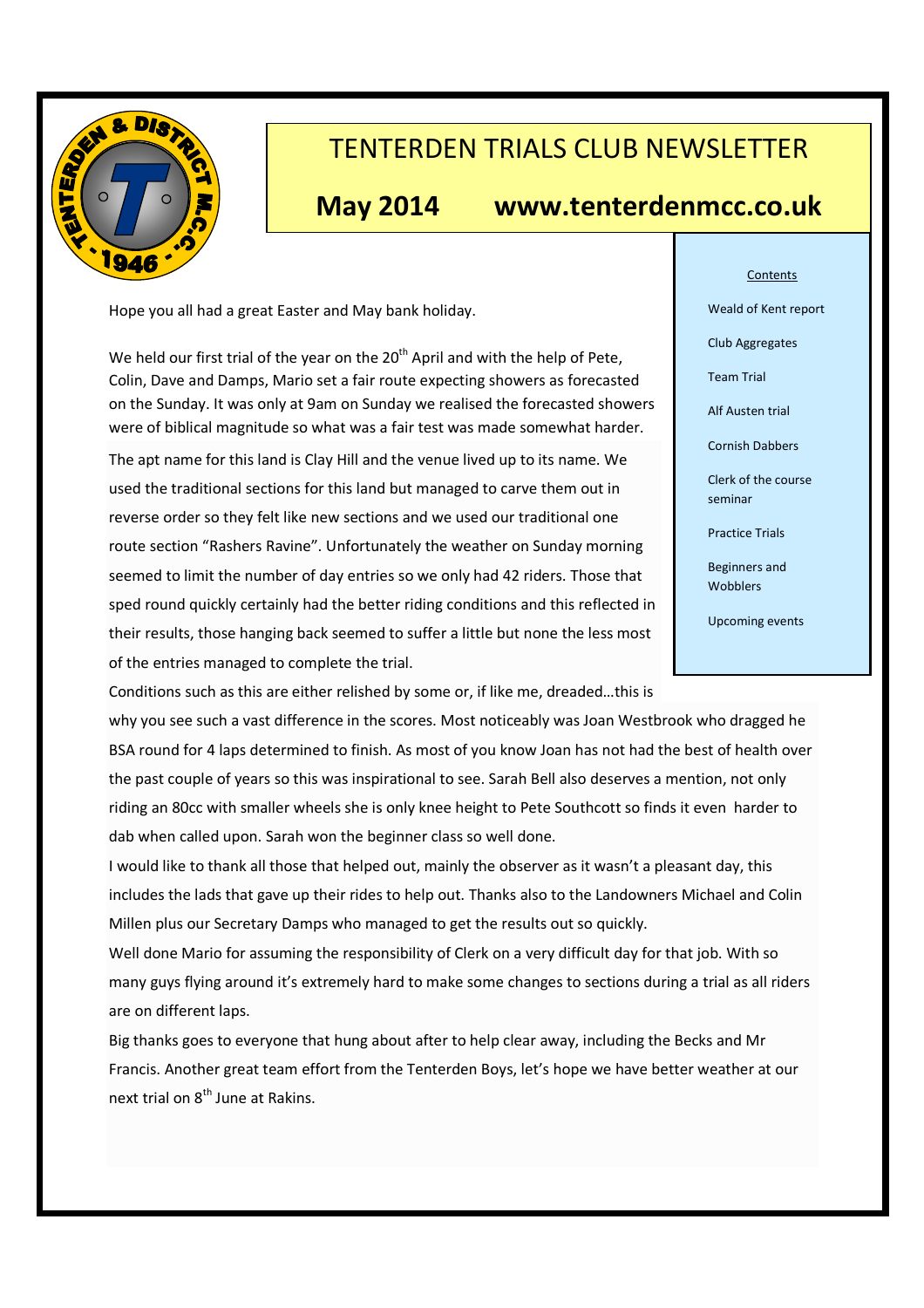#### **Club Aggregates and EKTC Championship**

The next round of the Club Championship and EKTC aggregates is this Sunday at Elmstead. From looking at the current scores I think the Novice class is going to be a closely fought battle all season between "Pot Hunter" Pete Southcott and the "in form" Jack Beck. The Inter class is also very tight and I think Connor is going to have to increase that sponsorship from Henry to make sure Joe stays in second place.

### **Quaife South East Centre Team Trial – Sunday 1st June – Crowborough**

This is one of my favourite events of the year, a "one route" trial on one of the best pieces of land in the South East. We always enter teams and this year I would like to do the same but also enter a youth team. As its one route the standard is around an intermediate standard but with nothing dangerous so any novice riders shouldn't be deterred. The format is you enter with 1 x expert, 1 x Intermediate and 1 x Novice, however we just enter for fun to take part, we leave the winning down to Eastbourne who seem to have Expert Novices every year. You can enter the trial as an individual as per normal but I have to fill out a team entry form. It's also a great way of riding around together and picking up ideas and tips from each other. In summary, it's a brilliant venue with rocky streams and a great fun day out on the bike. Please let me know if you want to be part of the team so I can fill out the forms.

## **EKTC – Tenterden Alf Austen Trial at Rakins on 8th June.**

Only a month away but we will be looking for the same team effort for this trial. Mike Nutbrown will be setting this trial out along with myself and Robbie's better half (Karen) will be the secretary for the meeting. We will be planning to set out on the Saturday 7<sup>th</sup>June so if anyone can come along to help that would be great. We will also be looking for observers, at the last trial we were short of volunteers so 3 of us gave up our rides to observe. Lastly, helping to clear away at the end is always well supported so if you could all just lend a hand we can all get home and enjoy our dinners on time.

#### **Website**

The launch of our new website www.tenterdenmcc.co.uk has gone well. We are now starting to update with regs, results and there is a new calendar option which we are updating on a monthly basis. Again, if anyone rides a trial where either myself or Keith is not present please do a quick report or email me the results so that we can update the website.

#### **The Cornish Dabbers**

This weekend a group of us are making the long road trip to Cornwall for a few days riding. This is a repeat of our mini break a couple of years ago which resulted in my altercation with the Aston Martin.. Hopefully the only thing I am going to hit is the Jaffa Cake stash that Mr Francis will survive on for 3 days. Steve Wormley, Franco Jr, Mario and Damps are joining me for some well needed practice.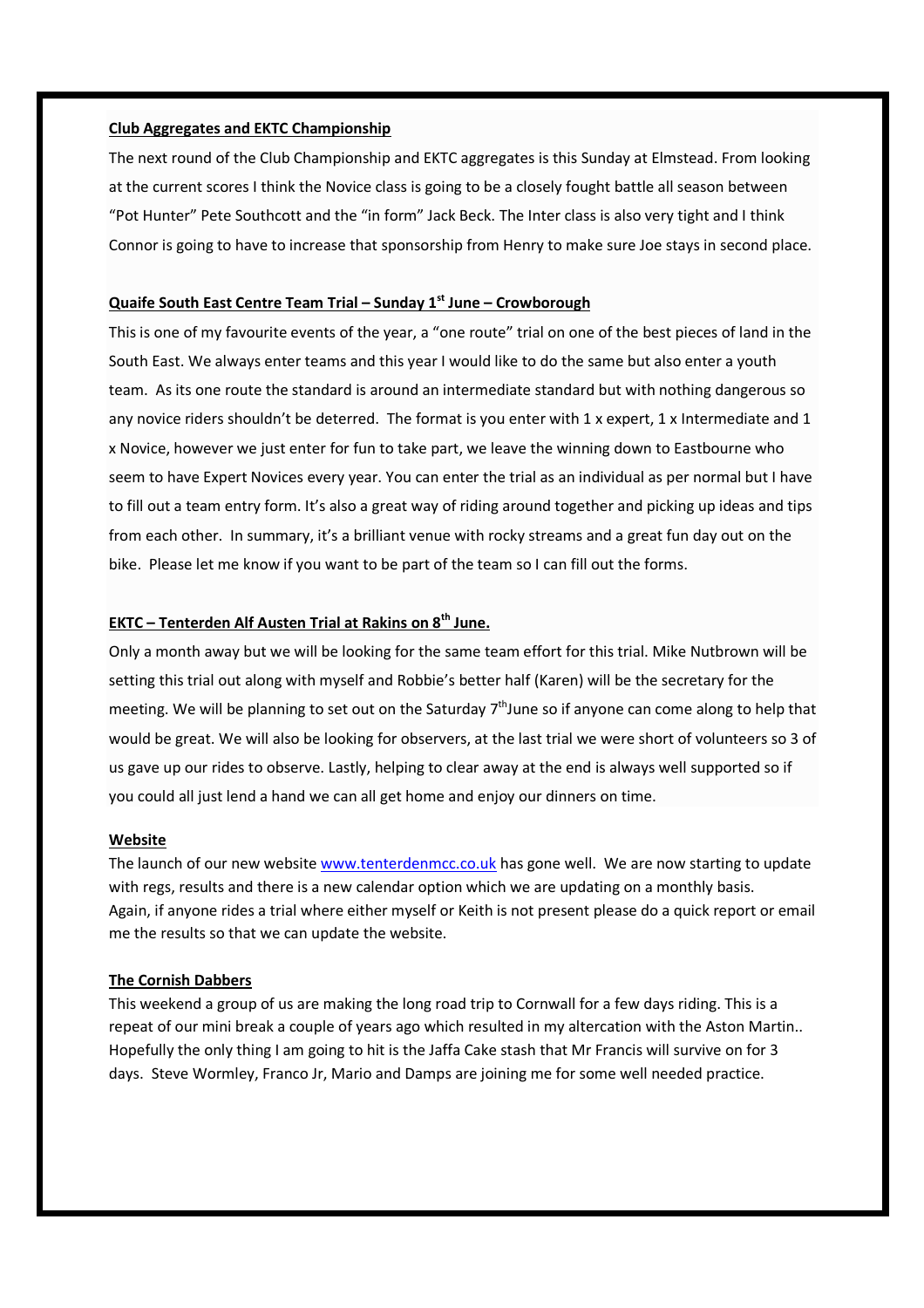## **Clerk of the course seminar**

This is now arranged for Wednesday 4<sup>th</sup> June. For anyone wishing to undertake the course, this will allow you to take responsibility for a trial. A number of us already hold a valid ticket but its always good to have as many as possible so that the burden can be spread amongst many and not a few. There will be a seminar, held at Blindley Heath, in the Spring, anyone wishing to attend please let me know. We already have a couple of lads that will be doing it (Pete Southcott, Duncan Moore and Michael Nutbrown) but the more the merrier.

# **Practice Trials at Hook Woods Trials Centre on 4th Saturday each month 2014**

A perfect opportunity to bring in new people to Motorcycle Trials Riding. Open to Youth & Adult - Total beginners and Sidecars are welcome with 5 routes available to suit all abilities of riding. Gate open at 10.00am - sign on until 1.00pm, Refreshments and Toilet facilities on site Have a go - for anybody who has a friend or member of family who would like to try riding a bike there will be a section of the field made available free of charge. This is subject to the signing of a disclaimer form and the wearing of a suitable helmet and protective clothing.

Local clubs are invited to provide details of themselves (including membership forms) and these details will be displayed at the signing on point. The Practice Trials are all about local clubs that wish to support them. Clubs can incorporate a small conducted trial of their own within the duration of the day if they so wish.

Practice Trials at Hook Wood on 4th Saturday each month 2014. As follows

May 24<sup>th</sup>, June 28<sup>th</sup>, July 26<sup>th</sup>, August 23<sup>rd</sup>, September 27<sup>th</sup>, October 25<sup>th</sup>, November 22<sup>nd</sup>, December 27th

Costs - Beginners will be FOC, All other adult riders £15 for the day, Juniors £10

### **Beginners and Wobblers**

For those that are not aware, anyone wanting to ride in the beginners and wobblers events run by North Kent Trials Combine are allowed to do so. These are great events for anyone wanting to just practice and ride alongside other guys of similar ability without the pressure of competition.

## **Classifieds**

My 2009 Gasgas TXT250 Pro is still for sale at Inta Motorcycles in Maidstone – anyone interested please speak with Austin on 01622 688727 or call me on the numbers below

# **Upcoming Events (all 10.30am starts)**

**11th May** – Ashford MCC – EKTC Trial Elmstead, Nr Hastingleigh, Nr Ashford – All routes inc beginner – speak with Pete Walsh 01233636179 or see the SM for more details